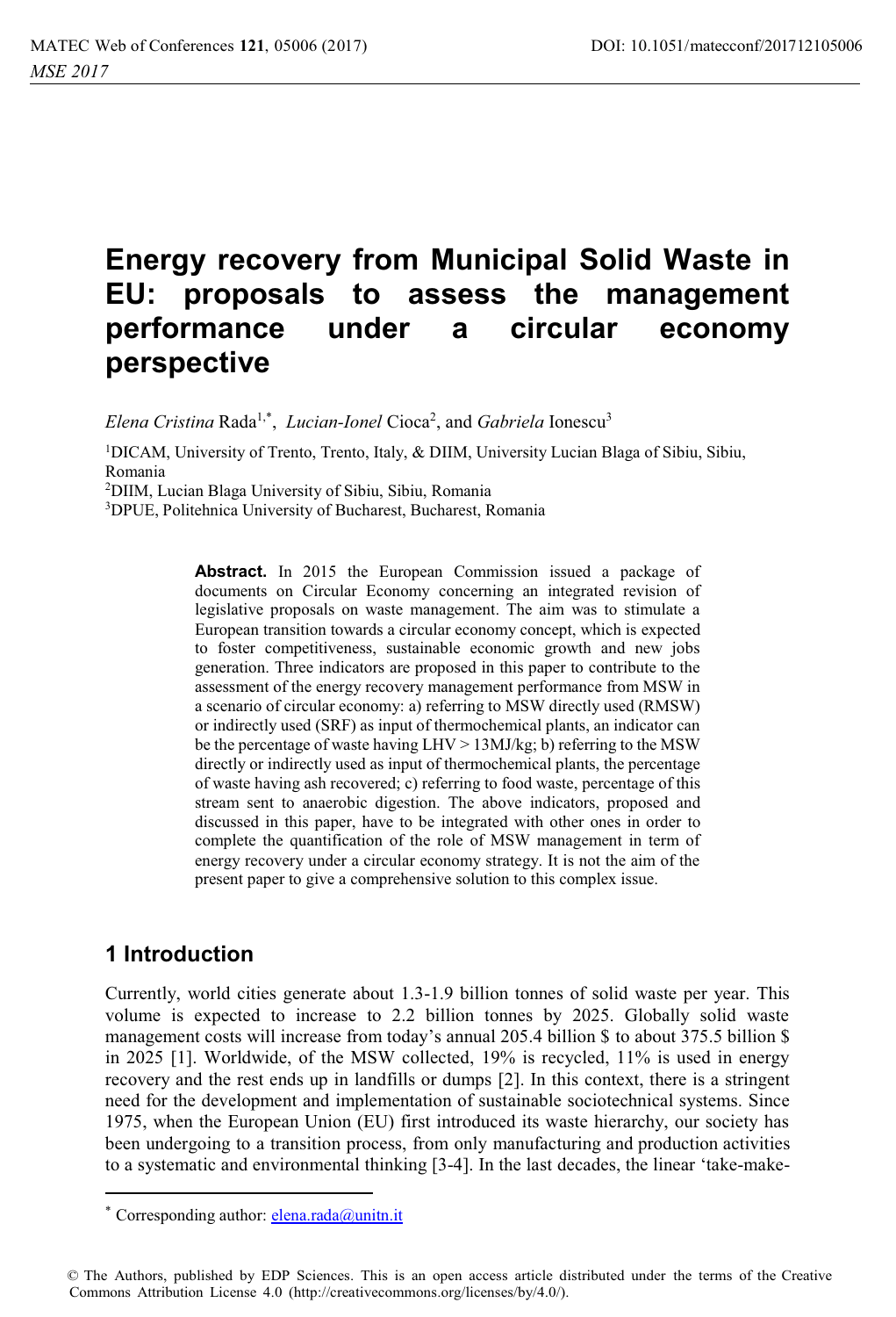use-dispose' economy approach has been used, relying on the production of large quantities of low-cost, easily accessible material and energy, a model that has reached-up to the end of the line, due to its many environmental challenges: the resource depletion, waste generation and emissions [5-6]. The sustainability role is to address economic, social and environmental issues of present and future generations, in the perspective of a balanced and systemic integration of intra and intergenerational economic, social, and environmental performance [7]. To overcome the environmental challenges of the conventional linear economy model and moving towards sustainability, the concept of Circular Economy (CE) has become one of the most modern approaches to address economic growth and environmental sustainability, aiming to the implementation of closed loop material flow in the whole economic system [8]. In line with the 3R of the environment, the CE relays on the circular material flow involving recovery, reuse, recycling and remanufacturing of products and the use of raw materials and energy through multiple phases [9,10].

In the light of the above mention, in 2015 the European Commission proposed a set of recommendations on the current waste legislations linked with CE. The official aim is "to stimulate Europe's transition towards a circular economy which will boost global competitiveness, foster sustainable economic growth and generate new jobs" [11]. The EU programme of action contains measures involving the whole cycle: "from production and consumption to waste management and the market for secondary raw materials" [11]. The common action plan proposed by the EU for CE, considers specific key targets for all the member states such as: to reach up to a recycling common target of 65% of municipal waste and 75% of packaging waste by 2030; to reduce landfill to maximum of 10% of municipal waste by 2030; to prohibit landfilling of separately collected waste through the promotion of economic tools; to have clear and simplified definitions, methods and standards for recycling rates all over EU; to have concrete forms that promote the close-loop of the re-use material option; to stimulate EU towards a sustainable market place by offering greener products and service programs that support recovery and recycling systems.

If we consider the CE a priority in the EU waste management, the above mentioned "package" underlines the importance of reuse and recycling before energy recovery. The target indeed is to close the loop of product lifecycles by an increase and an optimization of and re-use. It is important to point out that this target is seen also in terms of favorable balances for both the environment and the economy.

In this paper, the effects of material recovery maximization are discussed in terms of effects on the strategies of energy recovery.

## **2 Role of energy recovery from MSW in a frame of material recovery maximisation**

At the moment the linear economy is being gradually replaced by the CE that aims towards a zero waste framework [12-16] The main factors that are underlying the bases of any sustainable waste management are the reliable and up-to-date information and their trends regarding the quantitative and qualitative characteristics of the MSW stream, considering the demographic changes, the socio-economic and technological maturity, environmental policies, decision-makers and the interests of the parties involved in the process [17-19]. The most advanced and sustainable, Integrated Municipal Solid Waste Management Systems must maintain an equilibrium between the separately collected (SC) waste fractions and the Residual Municipal Solid Waste (RMSW), both of them being suitable for material and energy recovery. The environmental citizenship and waste services play an important role in the RMSW treatment options [20-21]. Furthermore, in some regions the political differences and unstable legislative framework can recede, obstruct or cause modifications from the original waste management plan, leading to the community confusion, slowing the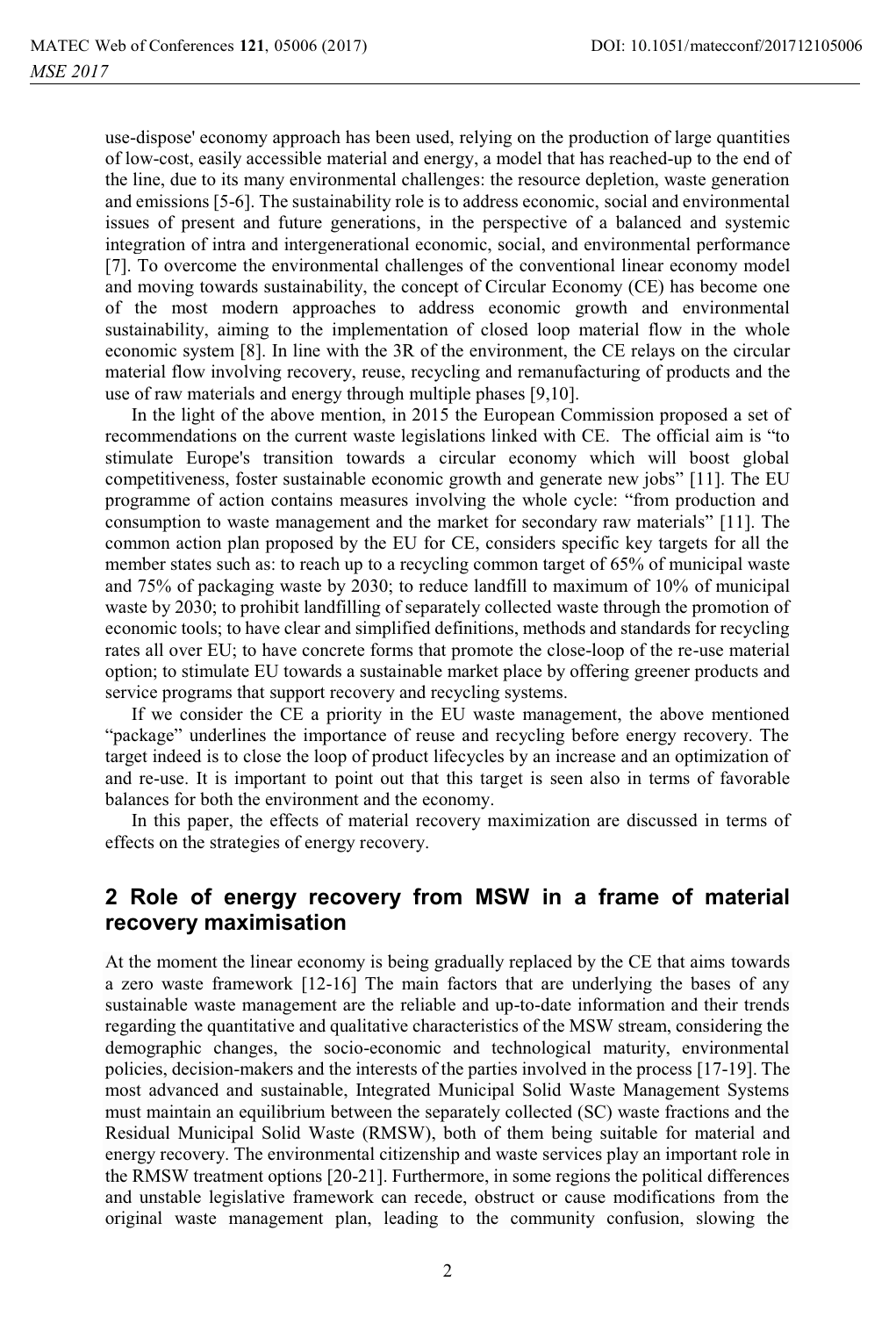implementation of the industrial recovery processes and usage of valuable secondary products that can be put on the market, delaying the environmental and economic impact.

The different waste collection systems (through containers- common or separate by waste fraction, door-to-door or drop-off collection) affect not only the quantity of the MSW stream collected but also its mass distribution. In these context, studies have identified three individuals' indicators [22-30]:

- -The organic waste (green and biodegradable household waste) source separated;
- - Packaging waste source separated: paper and cardboard, plastics, glass, metals (e.g. aluminium, iron), wood;
- -RMSW (the mixed waste not source separated).

Therefore, the amount of MSW collected becomes a key variable in the development of sustainable waste management plans. The ideal theoretical scenario is to achieve complete SC of waste, by fractions, even thou this case seems to be impossible, which means that the RMSW is composed from both recyclable and non-recyclable materials, with or without energy potential. According the European Commission report (2015) on ''Separate collection schemes in the 28 capitals of the EU'', the EU-28 average SC rate by capital reaches out to 18.5% [31]. The efficiency of MSW selective collection has successfully been registered in some EU regions, reaching out to 65.7 % in 2011 and heading to 80% [32,33].

It is obvious that the increase of SC rate represents the decrease of the RMSW stream. In this sense the RMSW treatment options should be developed considering the above mentioned main factors that underline a sustainable waste management plan. Therefore, two aspects can be pointed out and are described below.

- - The first one relates to the decreasing percentage of the organic fraction in the RMSW. This aspect is due on the one hand to the increase of the use of packaging, not always accompanied by an increase of selective collection of this fraction; on the other hand, the activation of organic fraction SC decreases its content in the RMSW. In the most extreme cases the percentage of organic fraction in RMSW may fall below 10%. It may be pointed out that in Romania the MSW is mostly collected in an unselective manner, with no SC of the organic fraction and a poor SC of household Packaging Waste that covers a 23% from total population, 46% in urban and 4% in rural areas [34-35].
- - The second one is related to a fraction emerged recently, the diapers. Their use has grown significantly in some regions, also among the oldest people, and the absence of SC for this fraction makes their presence even more relevant in RMSW, where their percentage may reach today, in the extreme cases, even 20% and more if SC of other materials is high.

Considering the RMSW characteristics (mainly heating value, chlorine and mercury content) the waste stream could be defined potentially as Refused Derived Fuel (RDF) or Solid Recovered Fuel (SRF) apart from the need of homogeneity. The role of these fuels in the development of waste management in the CE frame will be discussed in the next section. The waste stream characteristics (mainly volatile solids, non-volatile solids, and water content, chlorine and mercury content) will dictate the selection of the available treatment options (combustion, gasification, pyrolysis, integrated thermal plants, aerobic/anaerobic mechanical-biological treatments etc., which have as main target energy recovery).

Waste to Energy is the predominant mass burning technology. In 2013, 520 plants were operational in Europe, treating around 95 million tons of MSW and commercial waste per year [36]. Incineration is a well-known option [37-38]. In conventional waste combustors the RMSW Lower Heating Value (LHV), in areas with high SC rate, is around 13.5 MJ kg<sup>-1</sup>RMSW with peaks of LHV expected during operation that can reach 20 MJ kg<sup>-1</sup><sub>RMSW</sub> [39]. The energetic potential of the RMSW depends also of the organic fraction SC, that has a typically 70% water content, making this stream unsuitable for any thermal treatment. The high SC efficiency of the non-combustible fractions, decrease the slag formation during RMSW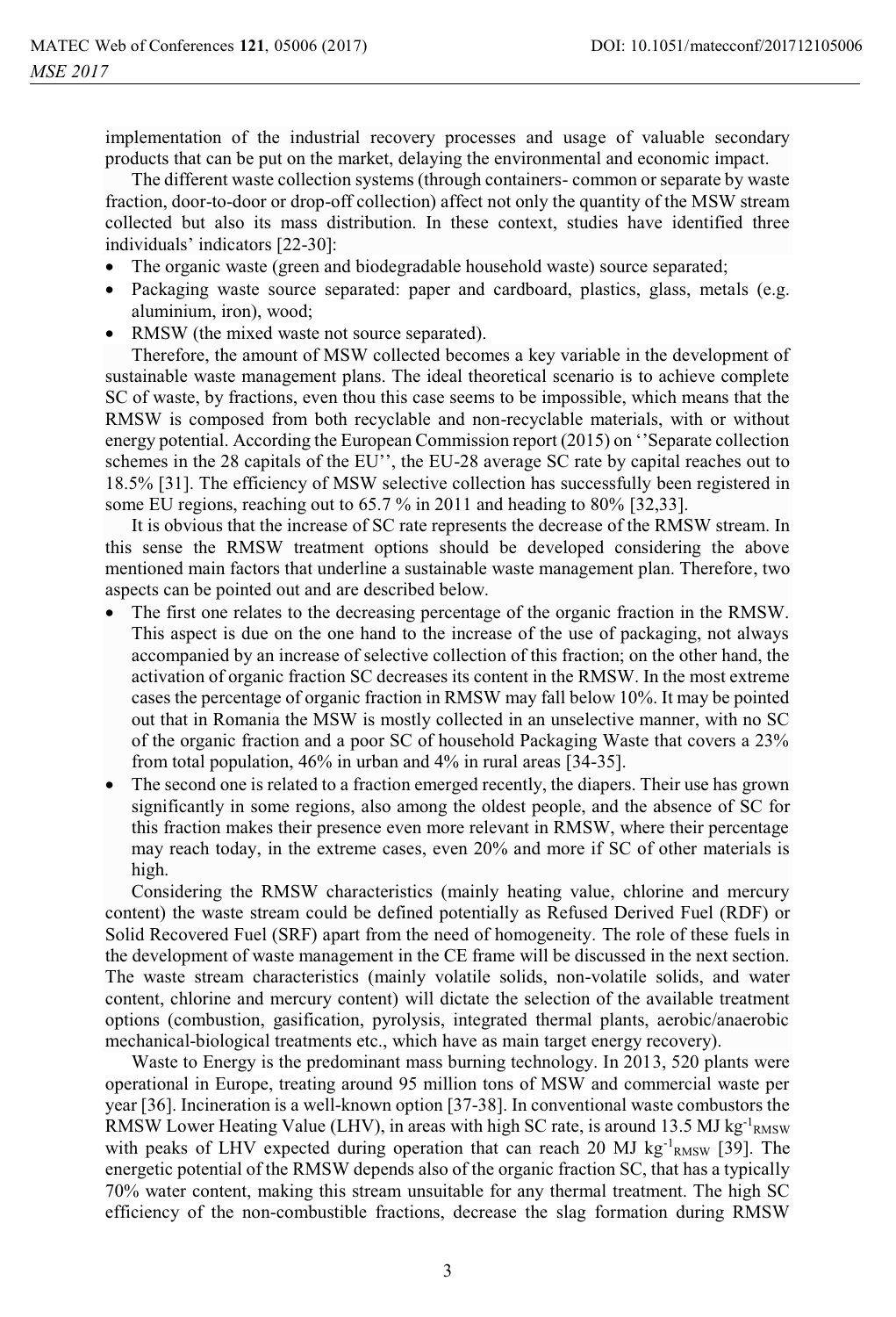incineration. Over the years the improvement of the incineration operation conditions led to the reduction of the slag generation up to 20% from the initial waste stream flow treated on one hand and the volatile solids content on the other. Slag today can be converted into products for the building sector even through "cold" processes of sorting and grinding. The resulting material is included into concrete products for simplified uses. That is surely interesting from the circular economy point of view.

Anaerobic Digestion uses microorganisms to break down biodegradable material in absence of oxygen into methane and carbon dioxide. The resulted co-product is a nutrientrich digestate that can be used as fertilizer. The biogas can be used directly as fuel, in combined heat and power plants or treated in order to improve its quality and obtain biomethane. The correct SC of Organic Fraction of Municipal Solid Waste (OFMSW) stream plays an important role in the anaerobic process conditions and methane quantity and quality production. Wastes with higher lignocellulosic content present lower anaerobic biodegradability and extractable substances (soluble in water and alcohol) have a positive effect on methane production [40]. In Europe, 57% of the organic wastes treated is for compost production to be used in agriculture, and the remaining 43% is used for biogas production under anaerobic conditions [41]. One of the innovative waste pre-treatments that increases the anaerobic digesters performances is electro-oxidation. The adoption of this approach as pre-treatment of waste must take into account the different lasting of the treatment (shorter for MSW and its fractions) [39]. Anaerobic digestion of OFMSW is followed by post-composting, making the approach interesting from the CE point of view.

Composting, an aerobic degradation, the organic fraction of MSW using aerobic microorganisms in the presence of oxygen. The aerobic process produces CO2, H2O, nitrates, sulfates and heat in addition to a stable solid material commonly used as fertilizer for agriculture crops [42-43]. The adoption of direct composting (that is without a pre-stage of anaerobic digestion) does not change the amount of compost produced.

Considering the latest results in the optimization of the anaerobic process, the option of producing both biomethane and compost (two products) must be preferable from the CR point of view.

For aerobic mechanical biological treatments, two methods can be used as pre-treatment of the RMSW: bio-drying (usually single stream) and bio-stabilization (double stream).

Biostabilization is adopted as pre-treatment before landfilling thus it seem not coherent with the CE principles [44]. Bio-drying belongs to the biological mechanical treatment options and is aimed to the dewatering of MSW thanks to the biological exothermal reactions (thermal drying, on the contrary, needs an external heat source as methane, in order to increase the lower heating value of the treated material) [45,46]. Particular, bio-drying, by reducing the water content of the waste, produces an increase in calorific value of about 30– 40% [47]. In practice, this process concentrates the initial energy content in a lower mass. A small energy loss (2%-3%) referred to the initial LHV characterizes this process. After a mechanical post-treatment the obtained material can used be re-used as fuel in thermal treatment plants. The possibility to extract recyclable materials and generate a product (SRF) makes bio-drying interesting from the CE point of view.

Gasification is the thermochemical conversion of the raw material (solid or liquid) in the presence of substoichiometric air/oxygen or water vapours, which converts volatile solids (VS) into a combustible gas (syngas). The syngas is mainly composed of carbon monoxide  $(CO)$  and hydrogen  $(H<sub>2</sub>)$ . In comparison with traditional waste incineration, gasification has some potential advantages: the syngas is suitable for different application (combustion in traditional burners, connected to a boiler and a steam turbine, gas reciprocating engines or gas turbines or its conversion in valuable products as chemicals and fuels due to CO and  $H_2$ content) [48]. This change of approach can give environmental advantages [49].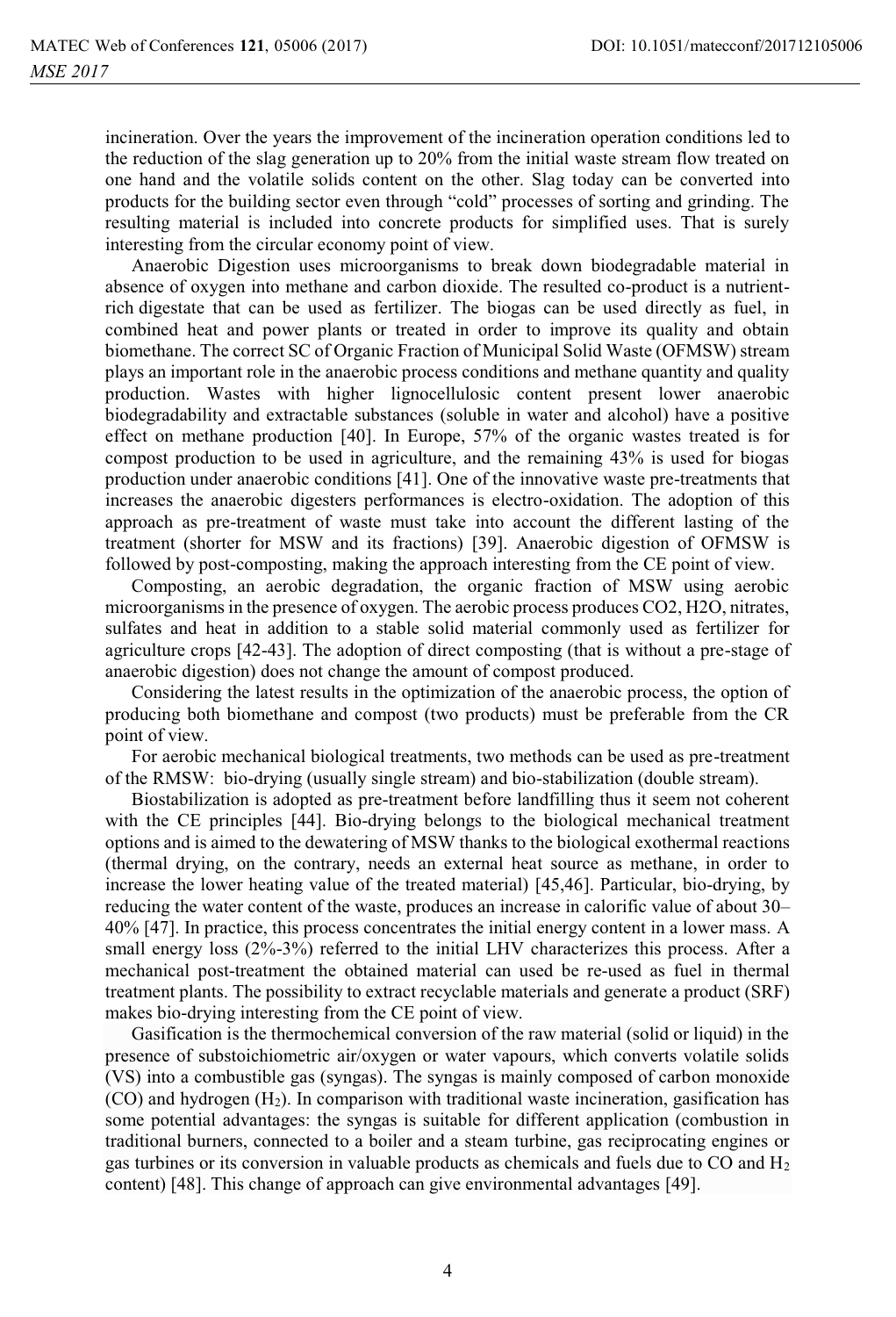To this concern, the integrated systems based on the concept of coupling directly a gasification chamber and a combustor for syngas give three advantages:

- The possibility to better regulate the combustion as performed by a combustible gas (and not by a solid, as in the conventional combustion)
- The possibility to enhance the efficiency of the electricity generation from steam turbine thanks to lower problems of corrosion
- The possibility to vitrify the non volatile solids opening to solutions alternative to a landfill (coherently with CE)

Pyrolysis is a endothermic process, consisting of thermal decomposition of the material, in a free oxygen or air atmosphere, in order to obtain non-condensable gas products (such as CO, CO<sub>2</sub>, H<sub>2</sub>, CH<sub>4</sub> and other hydrocarbons), liquid products (oils, tars) and carbonaceous residue within inorganic solid particles (char). Pyrolysis gas has potential applications in the energy industry such as: a) direct use by its combustion to produce heat and/or electrical (via combustion spark-ignition engine or compression ignition); b) directly or with different fuel (e.g. coal) to produce individual gases including  $H_2$ , CH<sub>4</sub> or other volatile liquid fuels or biosynthetic. In some applications, the hot gases resulting from the pyrolysis process may be used in the process for preheating the reactor or inert gas [50-51]. Depending on its composition and additional treatments the pyrolysis oil can be used as unconventional fuel. Char is an attractive substitute for coal, due to increased energy potential [52]. Unfortunelly, essentially no commercial application on MSW or RSMW pyrolysis have been registred, due the limited operational conditions of the process, were a more homogenous input flow is preferable.

Considering the present analysis in the circular economy context, the aim of these options is to improve the environmental and energy balances compared to traditional approches and to obtain a valuable product as output. The possibility of having a product as output can be seen surely positive from the CE point of view.

#### **3 The role of Solid Recovered Fuel among the options of energy recovery for landfill minimisation**

The waste derived fuel can be classified as MSW by-product in case it meets certain classification standards, having more stable physical-chemical properties than the constituent raw material and markedly cheaper than primary fuels, becoming more attractive for the energy intensive industrial sectors such as cement industry, pulp and paper industry, thermal power plants [53].

In Europe, the mechanical/biological treatment (MBT) is an increasing option for the RDF/SRF production for industrial purposes, but also as a pre-treatment before landfilling or as a pre-treatment before combustion in dedicated plants. The interest for this kind of treatment has become higher and higher not only in the old European Union (EU) members, but also in the recent entries, in order to comply with landfilling of biodegradable waste minimization. As already underlined, this scenario is not steady, as the EU Member States must introduce source-separation strategies that can affect the composition of the residual MSW to be treated in MBT plants.

The RDF is a fuel product, which has more uniform particle size distribution and higher energetic potential than untreated MSW. The main sources of organic and inorganic chlorine content in waste fractions are from 0.1 wt.% in wood to  $>6$  wt.% in non-packaging plastics (dry basis), polyvinylchloride (PVC) from packaging, electrical wire insulation etc. in plastics and chloride salts (mainly NaCl) in kitchen waste [54]. In the WtE plants chlorine causes high temperature corrosion and low conversion efficiency. Zinc presence in the MSW seems to be in the range 3000–4000 mg/kg<sub>DS</sub> [55]. Zinc, lead and tin lower the melting temperature of deposits on the superheater tubes amplifying corrosion [56]. Trace and major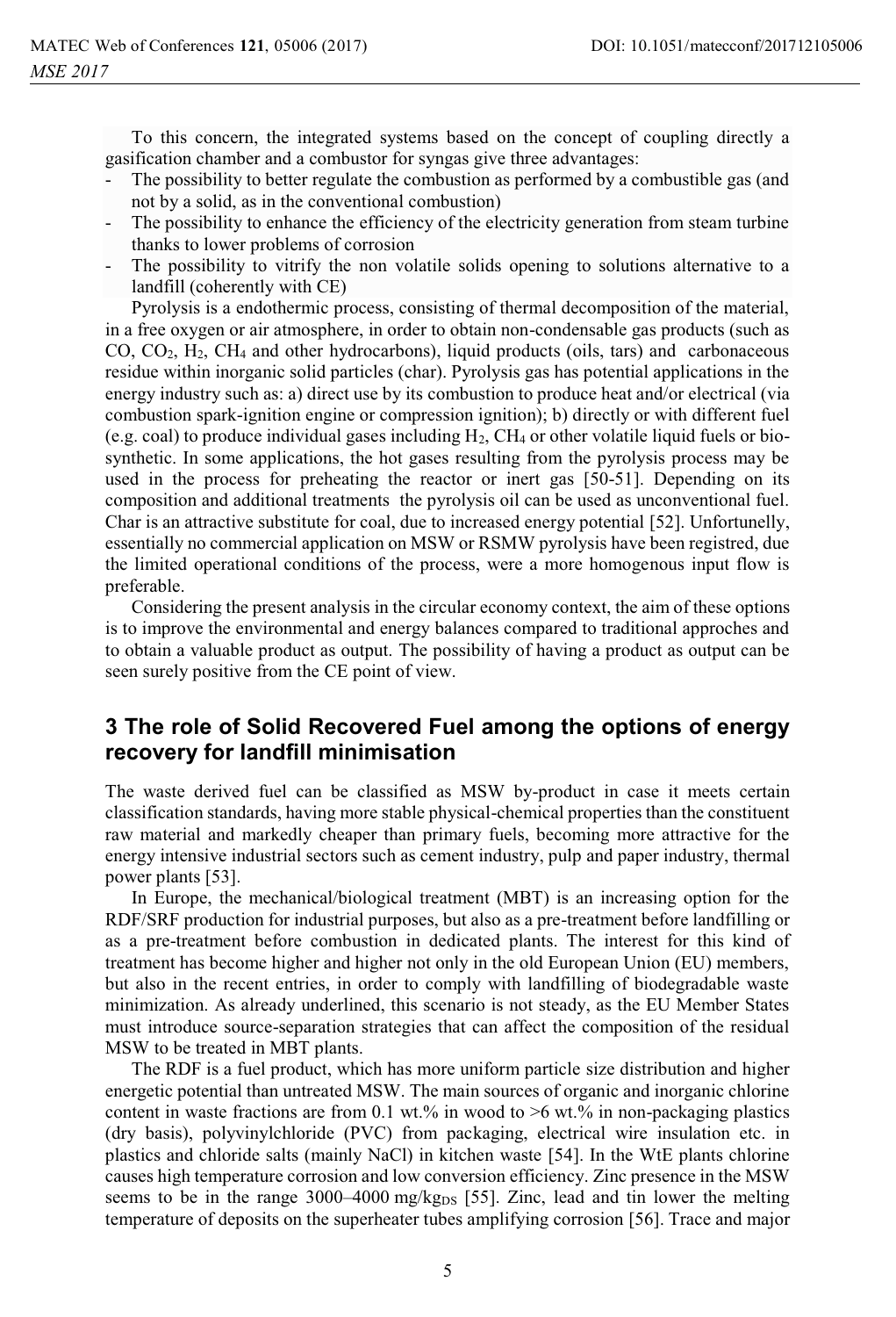elements affect the composition of ash [57].

There were only two RDF classes in Italy before 2010 (RDF and RDF\_Q), depending mainly on the calorific value ( $>15$  and 20 MJ/kg<sub>RDF</sub> respectively), moisture ( $<25\%$  and 18% respectively) and ash content (<20% and 15% respectively, referred to dry matter). Today there are 125 SRF classes, since 2010, based on limit values for three fuel properties:

a) the mean value for net calorific value (NCV; as received);

b) the mean value for chlorine content (dry basis);

c) the median and 80th percentile values for mercury content (as received) [58].

Therefore the RDF needs improvements and shifting to a high quality combustible fuel (SRF) that is covered by specific requirements in the legislations. In Italy, the classification of fuels from municipal solid waste (MSW) has changed in recent years with the introduction of 30 technical documents, mainly in the range of norms UNI CEN/TS 15357–15747, some of which have been operative since 2006. These documents set out all the characteristics, definitions, sampling methods, parameters of interest and analytical methods for SRF, while the previous term "Refuse Derived Fuel" (RDF) was not given by any legal definition and it was interpreted differently across countries [59].

Some new concepts have been introduced and other aspects are now more detailed; e.g. the quality management system concept for the production of SRF from the reception of waste(s) up to the delivery of SRF has now a specific norm, that requires data regarding source and origin of waste, information on waste production processes, data on the waste composition (main materials), appearance of waste, European Waste Code, chemical analysis when necessary ; moreover, the sampling method of SRF from production plants, from deliveries or from stock in order to obtain the laboratory samples refers to 3 technical norms instead of one; the metals characterization is now more detailed for each element being represented by 3 technical norms, that cover a large number of parameters: Al, Ca, Fe, K, Mg, Na, P, Si, Ti, As, Ba, Be, Cd, Co, Cr, Cu, Hg, Mo, Mn, Ni, Pb, Sb, Se, Tl, V, Zn and metallic aluminium; the precursors of acid gases are now analyzed in details; not only chlorine is taken into account but also sulphur (S), chlorine (Cl), fluorine, (F) and bromine (Br); a specific technical norm concerns the assessment of the biomass content in SRF. This is an important aspect as related to some incentives.

Summing up, SRF seems to be an interesting product generated from RMSW (that should have only non-recyclable materials) in the frame of a CE concept.

## **4 Preliminary proposals for assessing the energy recovery management performance**

Referring to MSW directly used (RMSW) or indirectly used (SRF) as input of thermochemical plants, an indicator of energy recovery management performance can be the percentage of waste having LHV > 13MJ/kg. In a region the MSW stream sent to energy recovery by thermochemical plants could be differentiated in sub-streams depending on the final destination and the pre-treatment adopted (if any). In both cases it is important to verify if the threshold value proposed by the EU for addressing the energy strategies in the waste sector is taken into account or not.

Referring the MSW directly or indirectly used as input of thermochemical plants, another indicator can be the percentage of waste having ash recovered. Slag can be potentially used as a pozzolanic material in cement industry and fly-ash can be potentially vitrified and used as secondary product [60-61]. The indicator check if these opportunities are followed.

Referring food waste (from selective collection), a third indicator can be the percentage of this stream sent to anaerobic digestion. As discussed above, the option of anaerobic digestion gives two final products: biogas and compost. This should be preferable to direct composting.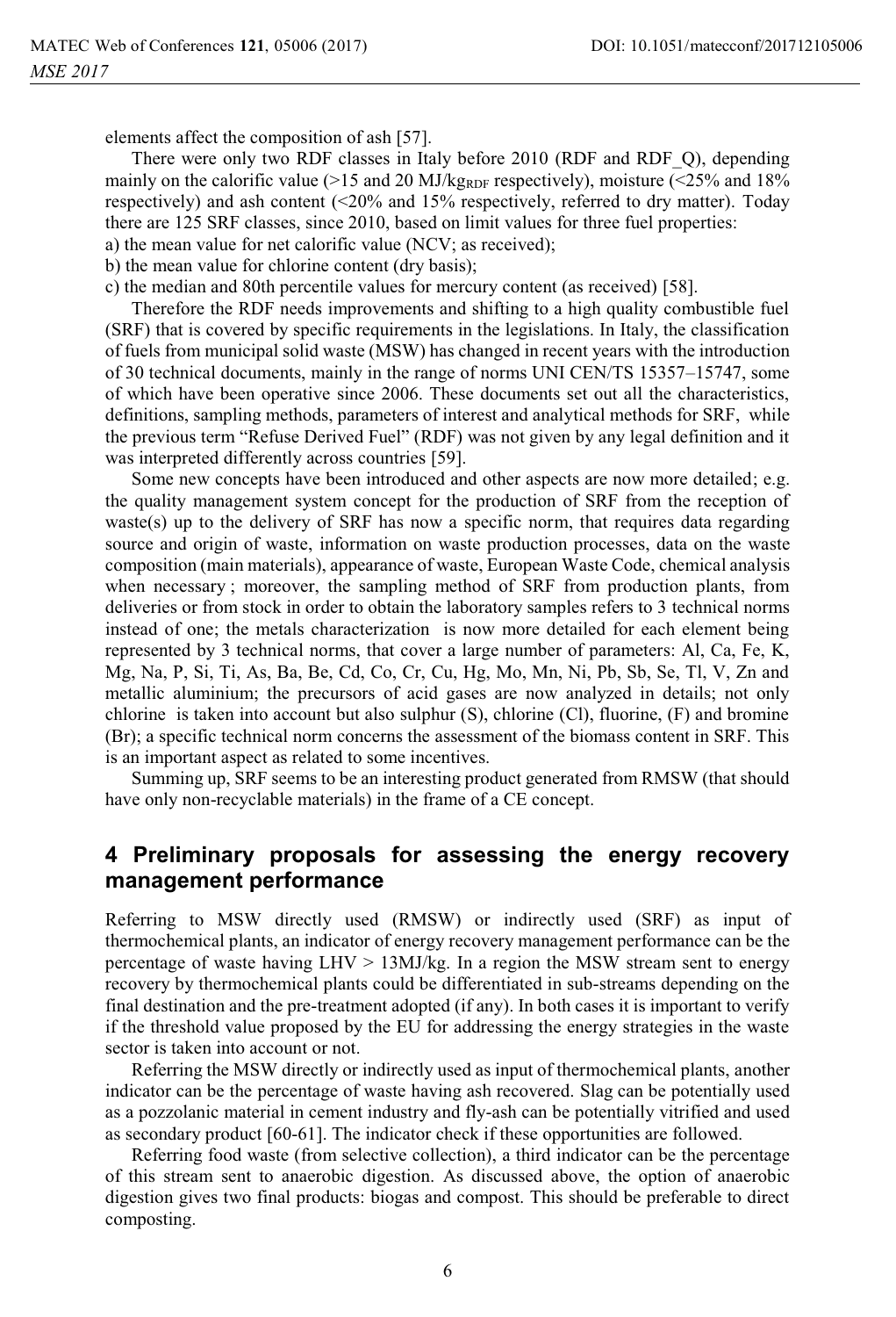## **5 Conclusions**

In the described frame, the sector of MSW management seems to be ready to comply with the principles of CE. What seems still potentially critical is the economic sustainability. From the circular economy point of view, the evolution of the sector of SRF, if based on nonrecyclable waste, can help to exploit industrial plants, like the cement factories ones, for integrating the ash of the input into a final product, without the need of a new complex thermochemical plant. Unfortunately, often SRF is not yet recognized as a product (a real fuel) that deserves to be bought. On the contrary who generates SRF could have to pay a fee for its exploitation (if a dedicate plant is not directly available). In spite of the present situation, the perspective of CE towards RMSW management seems to be clearly oriented to options characterised by a double output: energy generation and valorisation of the nonvolatile solids.

This work has been partly supported by University Politehnica of Bucharest, through the "Excellence Research Grants" Program, UPB – GEX. Identifier: UPB–EXCELENȚĂ–2016, Research project title Asigurarea alimentării cu energie în regim continuu printr-un Sistem hibrid Integrat cu utilizarea Deșeurilor cu potențial energetic, surselor Eolione și Fotovoltaice/ Continuous power supply through an integrated hybrid system using wastes with high energetic content, photovoltaic and wind energy, Contract number: 90/26.09.2016 (acronym:SIDEF).

#### **References**

- 1. D. Hoornweg, P. Bhada-Tata. What a waste: a global review of solid waste management. (2012).<br>2. http://www.atlas.d-waste.com/ (2017)
- 2. http://www.atlas.d-waste.com/ (2017)<br>3. M.E.B. Seiffert. C. Loch. J. Clean. Pro
- 3. M.E.B. Seiffert, C. Loch, J. Clean. Prod. **13**(12**),** 1197–1202 (2005)
- 4. I.D. Williams, Waste Manage. **40,** 1-2 (2015)
- 5. S. Huysman, J. De Schaepmeester, K. Ragaert, J. Dewulf, S. De Meester, Resour. Conserv. Recy. **120,** 46-54 (2017)
- 6. D. Ness, Int. J. Sust. Dev. World Ecol. **15(4)**, 288-301 (2008).
- 7. M. Geissdoerfer, P. Savaget, N.M. Bocken, E.J. Hultink, J. Clean. Prod., **143,** 757-768 (2017)
- 8. Y. Geng, B. Doberstein, Int. J. Sust. Dev. World. **15(3),** 231-239 (2008)
- 9. Z. Yuan, J. Bi, Y. Moriguichi, J. Ind. Ecol. **10(1–2)**, 4-8 (2006)
- 10. I.S. Jawahir, R. Bradley. Procedia CIRP **40**, 103-108, (2016)
- 11. http://ec.europa.eu/environment/circular-economy/, (2016)
- 12. R. Patrascu, E. Minciuc, D. Tutica, M. Norisor, G. Ionescu, P. Stefani. Quality Access to Success **15(138),** 84-88 (2014)
- 13. J.Y. Park, M.R. Chertow, J. Environ. Manage. **137**, 45-53, (2014)
- 14. P. Ghisellini, C. Cialani, S. Ulgiat, J. Clean. Prod. **114**, 11-32, (2016)
- 15. N.F. Cruz, P. Simões, R.C. Marques J. Clean. Prod. **37**, 8-18, (2012)
- 16. E.C. Rada, M. Ragazzi., L.I. Cioca, G. Ionescu, E. Ranieri, E. Trulli, Quality Access to Success **18**, 151-156 (2017)
- 17. M. Ragazzi, V. Torretta, G. Ionescu, I.A. Istrate. WIT Transact. Ecol. Environ. **176**, 235-244 (2013)
- 18. V. Torretta, G. Ionescu (2016). Manag. Enviro. Quality: An Int. J. **27**(4), 419-426 (2016)
- 19. E.C. Rada, C. Bresciani, E. Girelli, M. Ragazzi, M. Schiavon, V. Torretta, Sustainability **8**(9)**,** 840 (2016)
- 20. A. Castagna, M. Casagranda, A. Zeni, E. Girelli, E.C. Rada, M. Ragazzi, T. Apstol, UPB Sci. Bull., serie D., 75(4), 253-264 (2013|)
- 21. Onyanta, Georg. Compass, **10**(12), 499-513 (2012)
- 22. L. Rigamonti, I. Sterpi, M. Grosso Ecol. Indic. **60**, 1-7 (2016)
- 23. E.C. Rada, M. Ragazzi, G. Ionescu, G. Merler, F. Moedinger, M. Raboni, V Torretta, Energ Procedia **50,** 1037-1044 (2014)
- 24. S. Ciuta, T. Apostol, V. Rusu, Sustainability **7**(1), 916-931 (2015)
- 25. F. Ferreira, C. Avelino, I. Bentes, C. Matos, C.A. Teixeira, Waste Manag. **59**, 3-13 (2017)